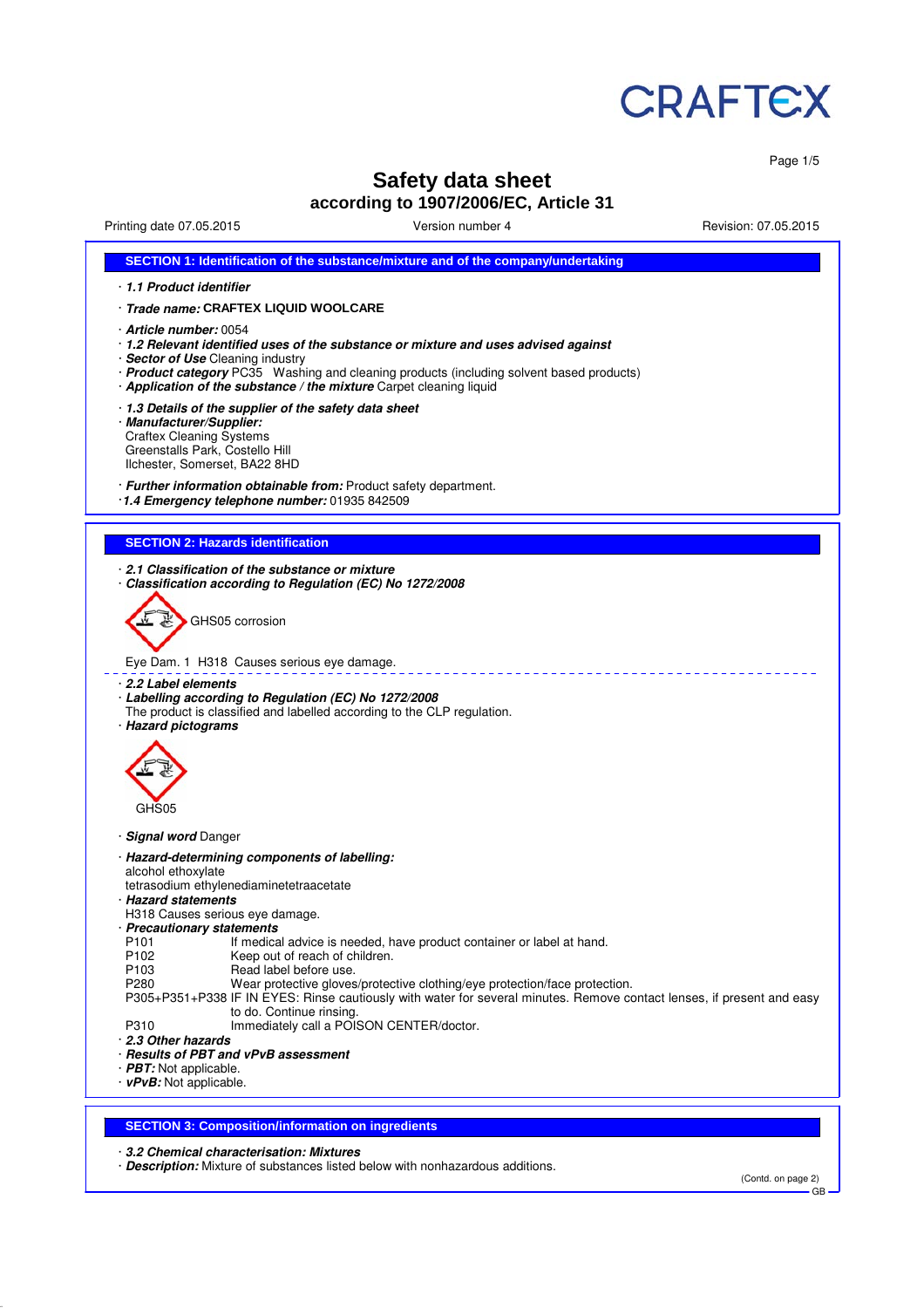# **Safety data sheet according to 1907/2006/EC, Article 31**

Printing date 07.05.2015 **Version number 4** Account 2008 2015 **Revision: 07.05.2015** 

(Contd. of page 1)

**Trade name: CRAFTEX LIQUID WOOLCARE**

#### · **Dangerous components:**

| <u>sangerous components.</u>                                         |                                                                                  |             |
|----------------------------------------------------------------------|----------------------------------------------------------------------------------|-------------|
|                                                                      | alcohol ethoxylate                                                               | < 2.5%      |
|                                                                      | $\leftrightarrow$ Acute Tox. 3, H301; $\leftrightarrow$ Eye Dam. 1, H318         |             |
| CAS: 64-02-8                                                         | tetrasodium ethylenediaminetetraacetate                                          | $1 < 2.5\%$ |
|                                                                      | EINECS: 200-573-9 $\bigotimes$ Eye Dam. 1, H318; $\bigotimes$ Acute Tox. 4, H302 |             |
| · Regulation (EC) No 648/2004 on detergents / Labelling for contents |                                                                                  |             |

non-ionic surfactants, EDTA and salts thereof, preservation agents (SODIUM METABISULFITE), amphoteric < 5% surfactants, optical brighteners, perfumes (BENZYL SALICYLATE, linalool, hydroxyisohexyl 3-cyclohexene carboxaldehyde, COUMARIN, citronellol)

### **SECTION 4: First aid measures**

· **4.1 Description of first aid measures**

- · **After inhalation:** Supply fresh air; consult doctor in case of complaints.
- · **After skin contact:** Generally the product does not irritate the skin.
- · **After eye contact:** Rinse opened eye for several minutes under running water.
- · **After swallowing:** If symptoms persist consult doctor.
- · **4.2 Most important symptoms and effects, both acute and delayed** No further relevant information available.
- · **4.3 Indication of any immediate medical attention and special treatment needed**
- No further relevant information available.

### **SECTION 5: Firefighting measures**

- · **5.1 Extinguishing media**
- · **Suitable extinguishing agents:** CO2, powder or water spray. Fight larger fires with water spray or alcohol resistant foam.
- · **5.2 Special hazards arising from the substance or mixture** No further relevant information available.
- · **5.3 Advice for firefighters**
- · **Protective equipment:** No special measures required.

#### **SECTION 6: Accidental release measures**

- · **6.1 Personal precautions, protective equipment and emergency procedures** Not required.
- · **6.2 Environmental precautions:**
- Dilute with plenty of water.
- Do not allow to enter sewers/ surface or ground water.
- · **6.3 Methods and material for containment and cleaning up:**
- Absorb with liquid-binding material (sand, diatomite, acid binders, universal binders, sawdust).
- · **6.4 Reference to other sections**
- No dangerous substances are released.
- See Section 7 for information on safe handling.
- See Section 8 for information on personal protection equipment.
- See Section 13 for disposal information.

### **SECTION 7: Handling and storage**

· **7.1 Precautions for safe handling** No special precautions are necessary if used correctly. · **Information about fire - and explosion protection:** No special measures required.

- · **7.2 Conditions for safe storage, including any incompatibilities**
- · **Storage:**
- · **Requirements to be met by storerooms and receptacles:** No special requirements.
- · **Information about storage in one common storage facility:** Not required.
- · **Further information about storage conditions:** None.
- · **7.3 Specific end use(s)** No further relevant information available.

#### **SECTION 8: Exposure controls/personal protection**

· **Additional information about design of technical facilities:** No further data; see item 7.

(Contd. on page 3)

GB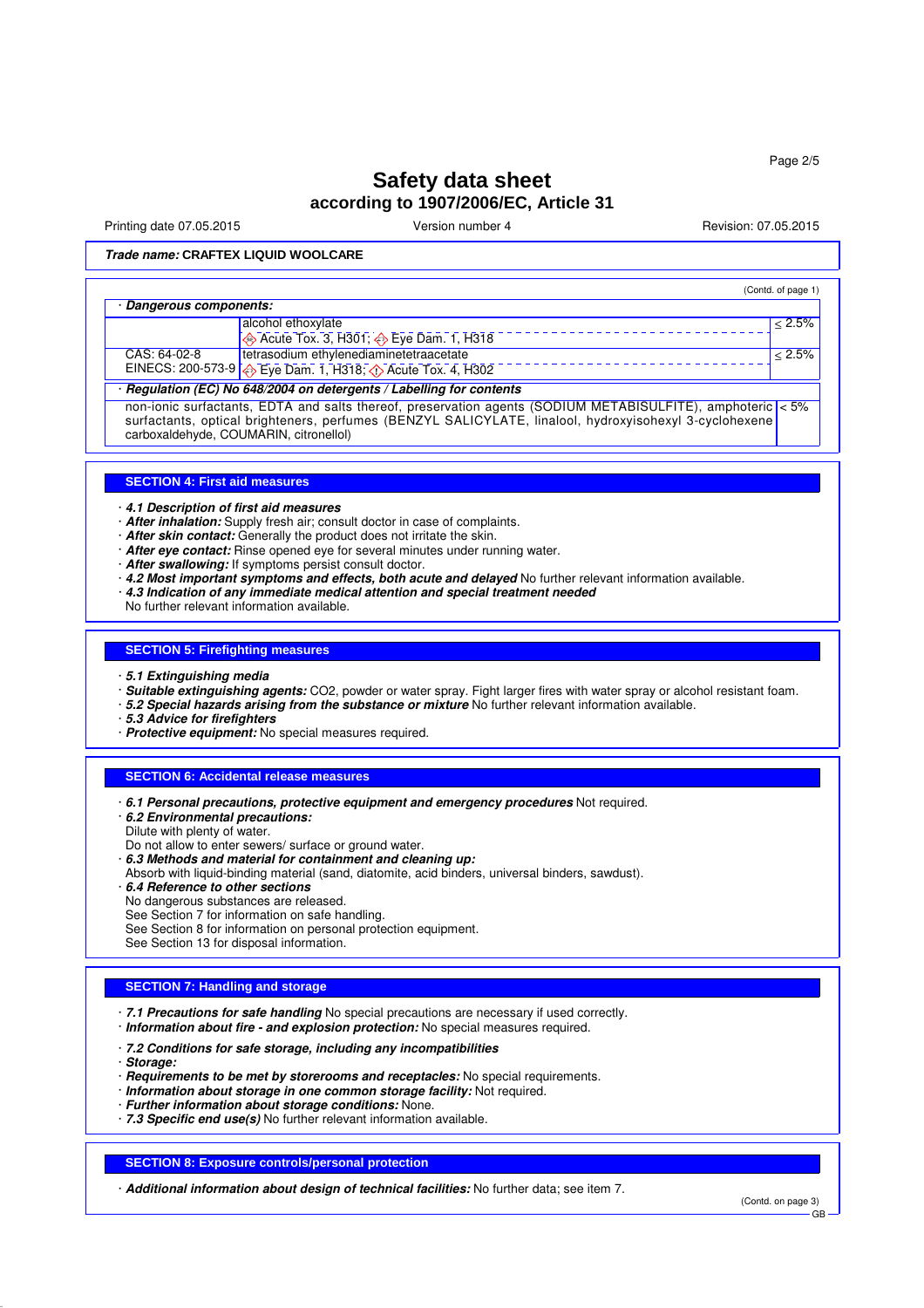Page 3/5

# **Safety data sheet according to 1907/2006/EC, Article 31**

Printing date 07.05.2015 **Version number 4** Account 2008 2015 **Revision: 07.05.2015** 

(Contd. of page 2)

### **Trade name: CRAFTEX LIQUID WOOLCARE**

### · **8.1 Control parameters**

· **Ingredients with limit values that require monitoring at the workplace:**

The product does not contain any relevant quantities of materials with critical values that have to be monitored at the workplace.

· **Additional information:** The lists valid during the making were used as basis.

- · **8.2 Exposure controls**
- · **Personal protective equipment:**

· **General protective and hygienic measures:** Wash hands before breaks and at the end of work.

- · **Respiratory protection:** Not required.
- · **Protection of hands:**

The glove material has to be impermeable and resistant to the product/ the substance/ the preparation.

Due to missing tests no recommendation to the glove material can be given for the product/ the preparation/ the chemical mixture.

#### Selection of the glove material on consideration of the penetration times, rates of diffusion and the degradation · **Material of gloves**

The selection of the suitable gloves does not only depend on the material, but also on further marks of quality and varies from manufacturer to manufacturer. As the product is a preparation of several substances, the resistance of the glove material can not be calculated in advance and has therefore to be checked prior to the application.

- · **Penetration time of glove material**
- The exact break through time has to be found out by the manufacturer of the protective gloves and has to be observed. · **Eye protection:** Goggles recommended.

| 9.1 Information on basic physical and chemical properties<br><b>General Information</b> |                                               |
|-----------------------------------------------------------------------------------------|-----------------------------------------------|
| · Appearance:                                                                           |                                               |
| Form:                                                                                   | Liquid                                        |
| Colour:                                                                                 | Violet                                        |
| Odour:                                                                                  | Lavendar                                      |
| <b>Odour threshold:</b>                                                                 | Not determined.                               |
| pH-value at 20 $°C$ :                                                                   | $\overline{7}$                                |
| Change in condition                                                                     |                                               |
| Melting point/Melting range:                                                            | Undetermined.                                 |
| <b>Boiling point/Boiling range:</b>                                                     | $>100$ °C                                     |
| <b>Flash point:</b>                                                                     | Not applicable.                               |
| Flammability (solid, gaseous):                                                          | Not applicable.                               |
| Ignition temperature:                                                                   |                                               |
| <b>Decomposition temperature:</b>                                                       | Not determined.                               |
| Self-igniting:                                                                          | Product is not selfigniting.                  |
| Danger of explosion:                                                                    | Product does not present an explosion hazard. |
| <b>Explosion limits:</b>                                                                |                                               |
| Lower:                                                                                  | Not determined.                               |
| Upper:                                                                                  | Not determined.                               |
| Vapour pressure:                                                                        | Not determined.                               |
| Density:                                                                                | Not determined.                               |
| <b>Relative density</b>                                                                 | Not determined.                               |
| · Vapour density                                                                        | Not determined.                               |
| <b>Evaporation rate</b>                                                                 | Not determined.                               |
| Solubility in / Miscibility with                                                        |                                               |
| water:                                                                                  | Fully miscible.                               |
| · Partition coefficient (n-octanol/water): Not determined.                              |                                               |
| <b>Viscosity:</b>                                                                       |                                               |
| Dynamic:                                                                                | Not determined.                               |
|                                                                                         | (Contd. on page 4)                            |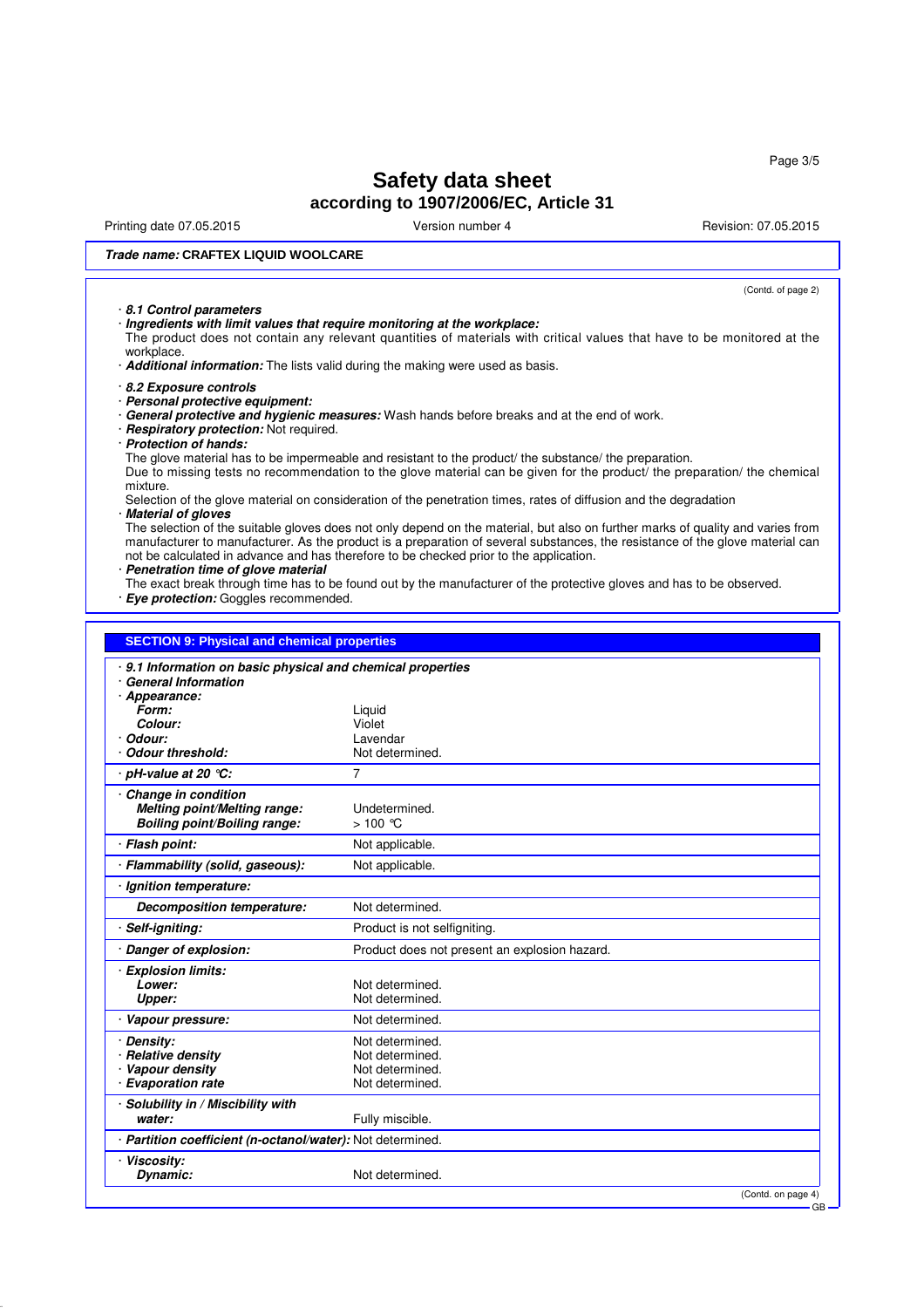# **Safety data sheet according to 1907/2006/EC, Article 31**

Printing date 07.05.2015 **Version number 4** Account 2008 2015 **Revision: 07.05.2015** 

### **Trade name: CRAFTEX LIQUID WOOLCARE**

|                                            | (Contd. of page 3)                                 |  |
|--------------------------------------------|----------------------------------------------------|--|
| Kinematic:                                 | Not determined.                                    |  |
| Solvent content:<br>Organic solvents:      | $0.2 \%$                                           |  |
| Solids content:<br>· 9.2 Other information | 2.8%<br>No further relevant information available. |  |

### **SECTION 10: Stability and reactivity**

- · **10.1 Reactivity**
- · **10.2 Chemical stability**
- · **Thermal decomposition / conditions to be avoided:** No decomposition if used according to specifications.
- · **10.3 Possibility of hazardous reactions** No dangerous reactions known.
- · **10.4 Conditions to avoid** No further relevant information available.
- · **10.5 Incompatible materials:** No further relevant information available.
- · **10.6 Hazardous decomposition products:** No dangerous decomposition products known.

### **SECTION 11: Toxicological information**

- · **11.1 Information on toxicological effects**
- · **Acute toxicity:**
- · **Primary irritant effect:**
- · **on the skin:** No irritant effect.
- · **on the eye:** No irritating effect.
- · **Sensitisation:** No sensitising effects known.

### **SECTION 12: Ecological information**

- · **12.1 Toxicity**
- · **Aquatic toxicity:** No further relevant information available.
- · **12.2 Persistence and degradability** No further relevant information available.
- · **12.3 Bioaccumulative potential** No further relevant information available.
- · **12.4 Mobility in soil** No further relevant information available.
- · **Additional ecological information:**
- · **General notes:**
- Water hazard class 1 (German Regulation) (Self-assessment): slightly hazardous for water
- Do not allow undiluted product or large quantities of it to reach ground water, water course or sewage system.
- · **12.5 Results of PBT and vPvB assessment**
- · **PBT:** Not applicable.
- · **vPvB:** Not applicable.
- · **12.6 Other adverse effects** No further relevant information available.

### **SECTION 13: Disposal considerations**

- · **13.1 Waste treatment methods**
- · **Recommendation** Must not be disposed together with household waste. Do not allow product to reach sewage system.

· **Uncleaned packaging:**

- · **Recommendation:** Disposal must be made according to official regulations.
- · **Recommended cleansing agents:** Water, if necessary together with cleansing agents.

| 14.1 UN-Number .             |      |  |
|------------------------------|------|--|
| · ADR, ADN, IMDG, IATA       | None |  |
| 14.2 UN proper shipping name |      |  |
| · ADR, ADN, IMDG, IATA       | None |  |